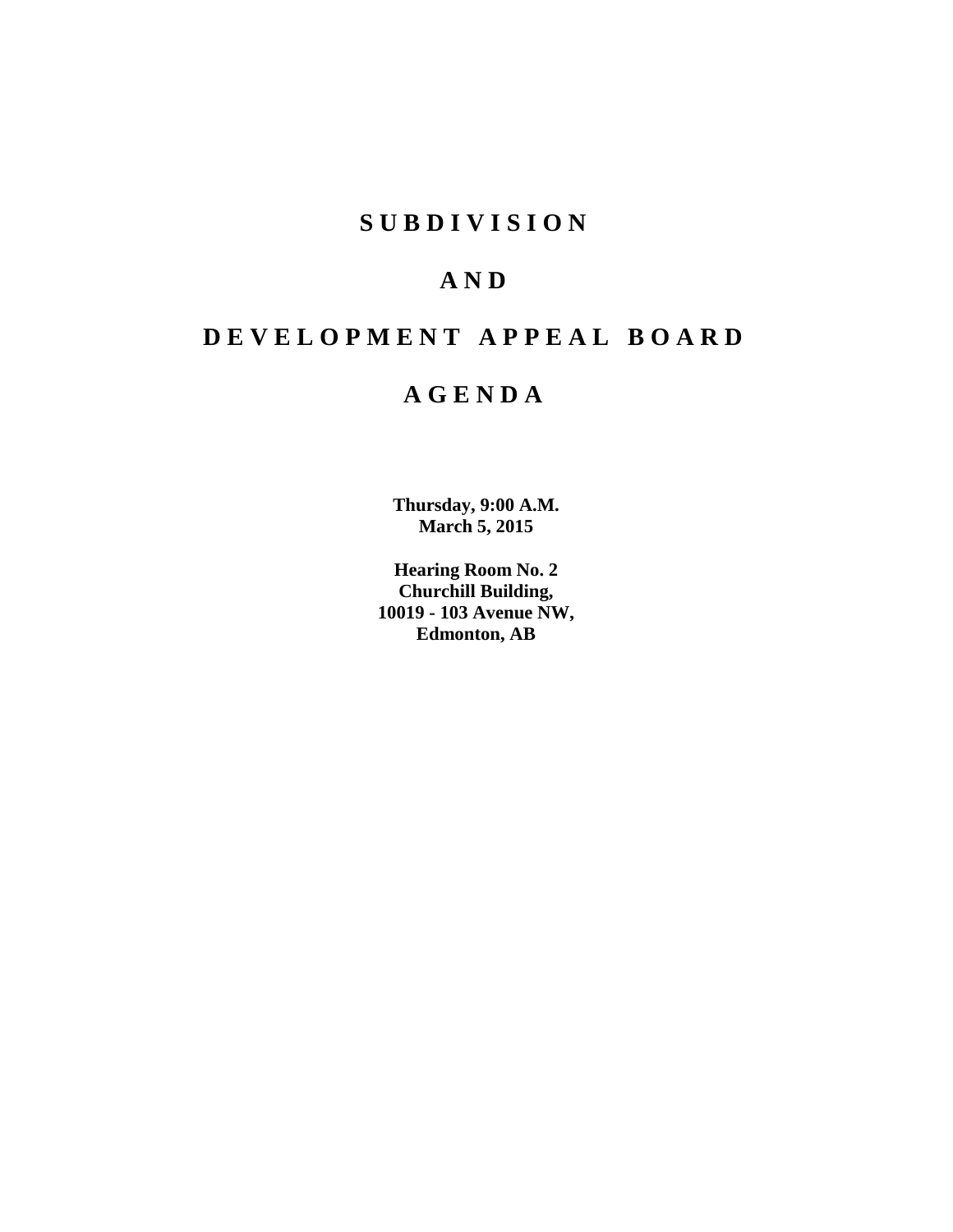### **SUBDIVISION AND DEVELOPMENT APPEAL BOARD HEARING ROOM NO. 2**

|                                       | 9:00 A.M.        | SDAB-D-15-046   | Change the Use from a Single Detached House<br>to a Limited Group Home (maximum 6<br>residents)    |  |
|---------------------------------------|------------------|-----------------|----------------------------------------------------------------------------------------------------|--|
|                                       | <b>WITHDRAWN</b> |                 | 5107 - 124 Avenue NW<br>Project No.: 165907002-001                                                 |  |
| LUNCH BREAK: 12:00 P.M. to 12:30 P.M. |                  |                 |                                                                                                    |  |
| $\mathbf{H}$                          | $12:30$ P.M.     | $SDAB-D-15-047$ | Operate a Major Home Based Business<br>(administration office for a home renovation<br>contractor) |  |
|                                       |                  |                 | 10844 - 67 Avenue NW<br>Project No.: 160148899-002                                                 |  |
|                                       |                  |                 |                                                                                                    |  |

*NOTE: Unless otherwise stated, all references to "Section numbers" refer to the authority under the Edmonton Zoning Bylaw 12800.*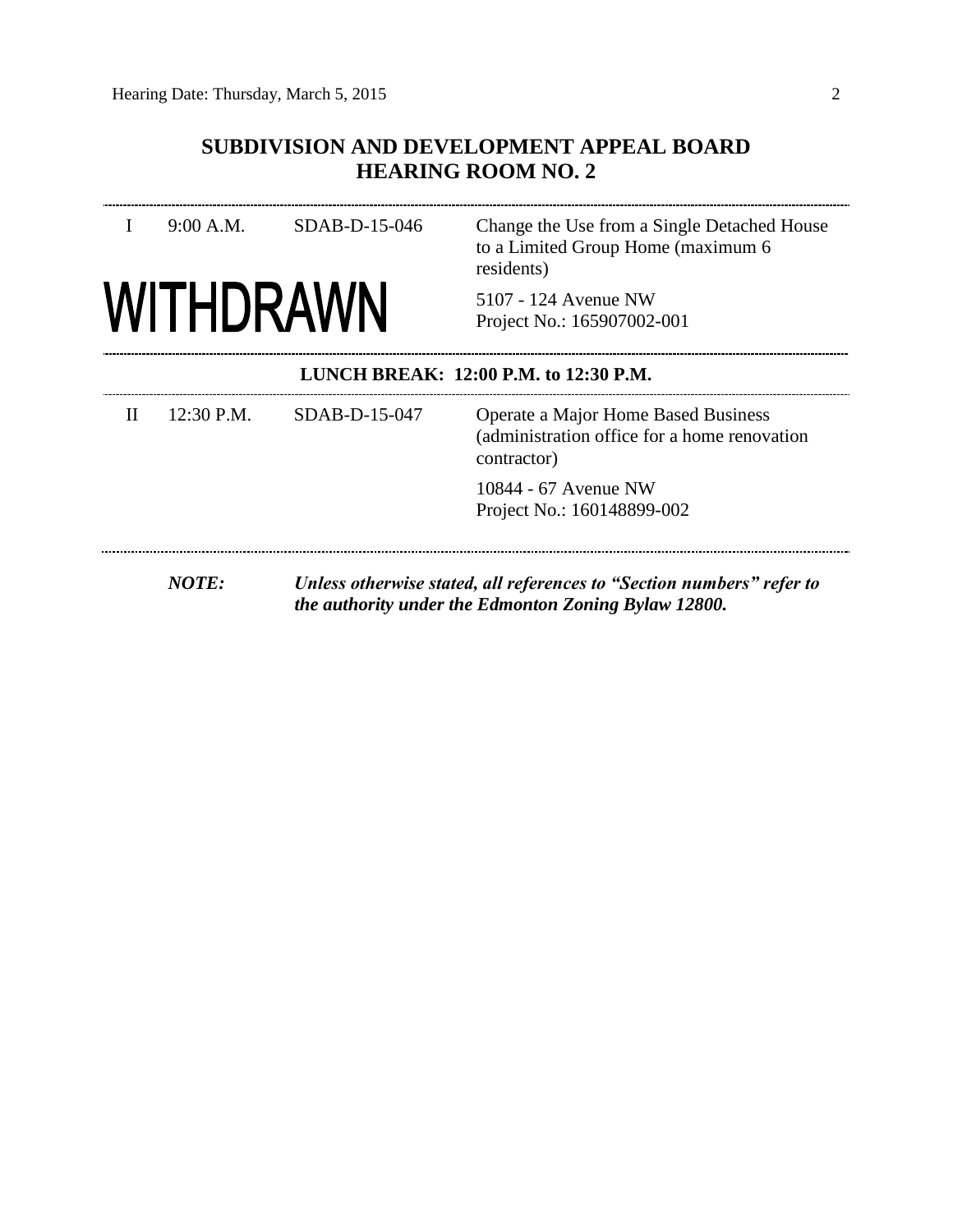#### **ITEM I: 9:00 A.M. FILE: SDAB-D-15-046**

#### AN APPEAL FROM THE DECISION OF THE DEVELOPMENT OFFICER BY AN ADJACENT PROPERTY OWNER

APPELLANT:

APPLICATION NO.: 165907002-001

ADDRESS OF APPELLANT: 59 Hamilton Crescent

Edmonton, AB T5A 2M5

APPLICATION TWO TO THE CHANGE OF Change the Use from a Single Detached APPLICATION TWO TO Change the Use from a Single Detached a Limited Group Home  $\frac{1}{b}$  residents)

DECISION OF THE DEVELOPMENT AUTHORITY: Approved with conditions

DECISION DATE: January 29, 2015

DATE OF APPEAL: February 10, 2015

RESPONDENT:

MUNICIPAL DESCRIPTION OF SUBJECT PROPERTY: 5107 - 124 Avenue NW

STATUTORY PLAN: N/A

NOTIFICATION PERIOD: February 3, 2015 through February 16, 2015

LEGAL DESCRIPTION: Plan 2166NY Blk 5 Lot 52

ZONE: RF1 Single Detached Residential Zone

OVERLAY: Mature Neighbourhood Overlay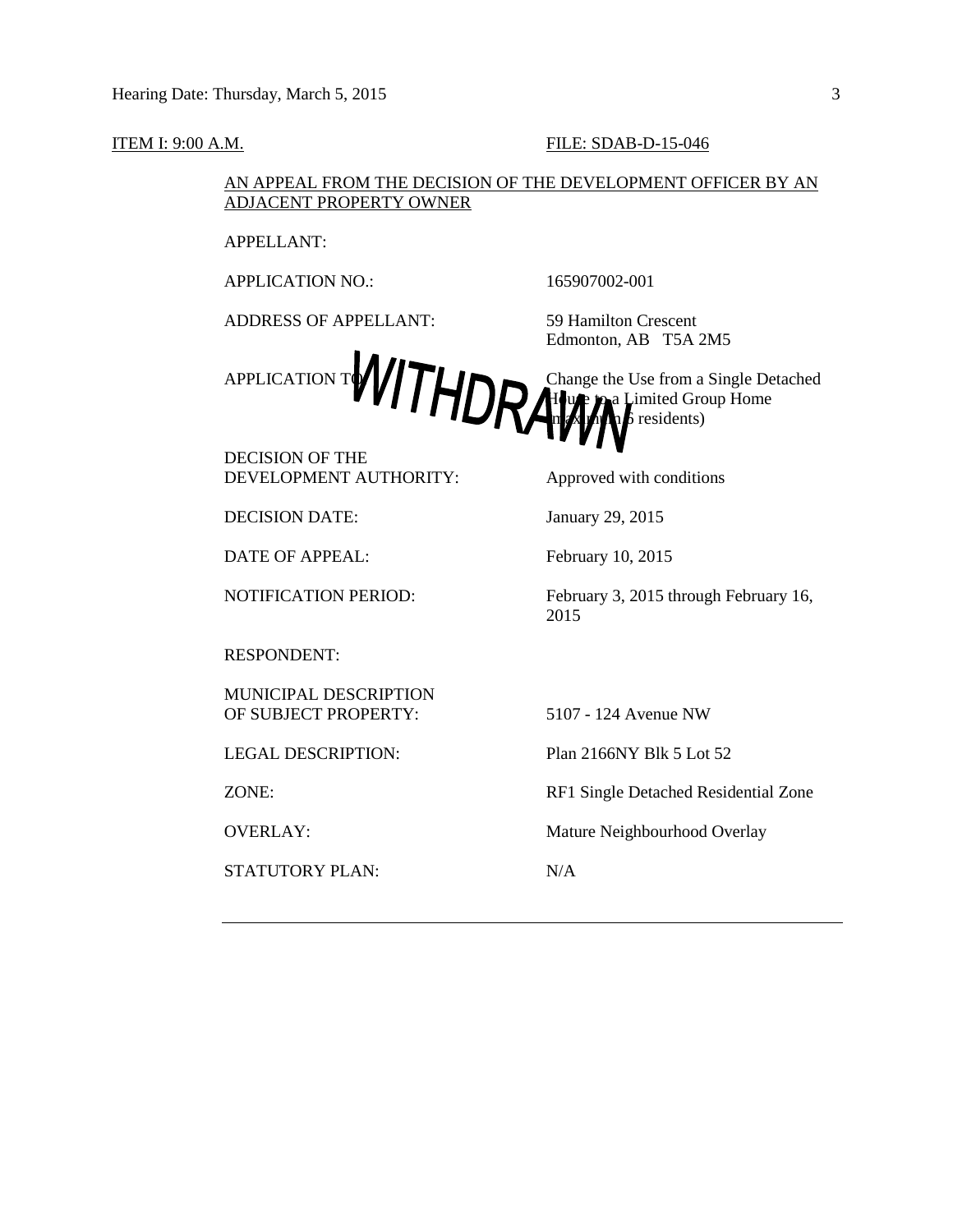#### DEVELOPMENT OFFICER'S DECISION

APPROVED - The proposed development is approved for the following reasons:

An approved Development Permit means that the proposed development has been reviewed only against the provisions of the Edmonton Zoning Bylaw. It does not remove obligations to conform with other legislation, bylaws or land title instruments such as the Municipal Government Act, the ERCB Directive 079, the Edmonton Safety Codes Permit Bylaw or any caveats, covenants or easements that might be attached to the Site.

The development shall be recognized, authorized, licenced or certified by a public authority as a social care facility (Reference Section 7.3(4)).

This Development Permit is NOT valid until the Notification Period expires in accordance to Section 21.1 (Reference Section 17.1)

The required parking spaces shall be wholly provided on the same Site as the building. (Reference Section 54.2(2)(a))

No Major Home Based Business, Secondary Suite, Garden Suite or Garage Suite shall be permitted as part of the Limited Group Home development or on the Site of such development (Reference Section 79.1(c)).

Limited Group Home shall be of a size, scale, and outward appearance that is typical of surrounding residential developments (Reference Section 79.1(d)).

For the purpose of applying these regulations the Development Officer shall maintain a register of all approved Special Residential Facilities. The register shall include the address of the facility, maximum occupancy of the facility, and any other necessary information (Reference Section 96.5)

NOTE: Signs require separate Development Applications.

NOTE: A Building Permit is required for any construction or change in use of a building. For a building permit, and prior to the Plans Examination review, you require construction drawings and the payment of fees. Please contact the 311 Call Centre for further information.

NOTE: This Development Permit is not a Business Licence. A separate application must be made for a Business Licence.

PRIOR TO THE RELEASE OF DRAWINGS FOR BUILDING PERMIT REVIEW, the applicant or property owner shall pay a Sanitary Sewer Trunk Fund fee of \$1862.00. All assessments are based upon information currently available to the City. The SSTF charges are quoted for the calendar year in which the development permit is granted. The final applicable rate is subject to change based on the year in which the payment is collected by the City of Edmonton.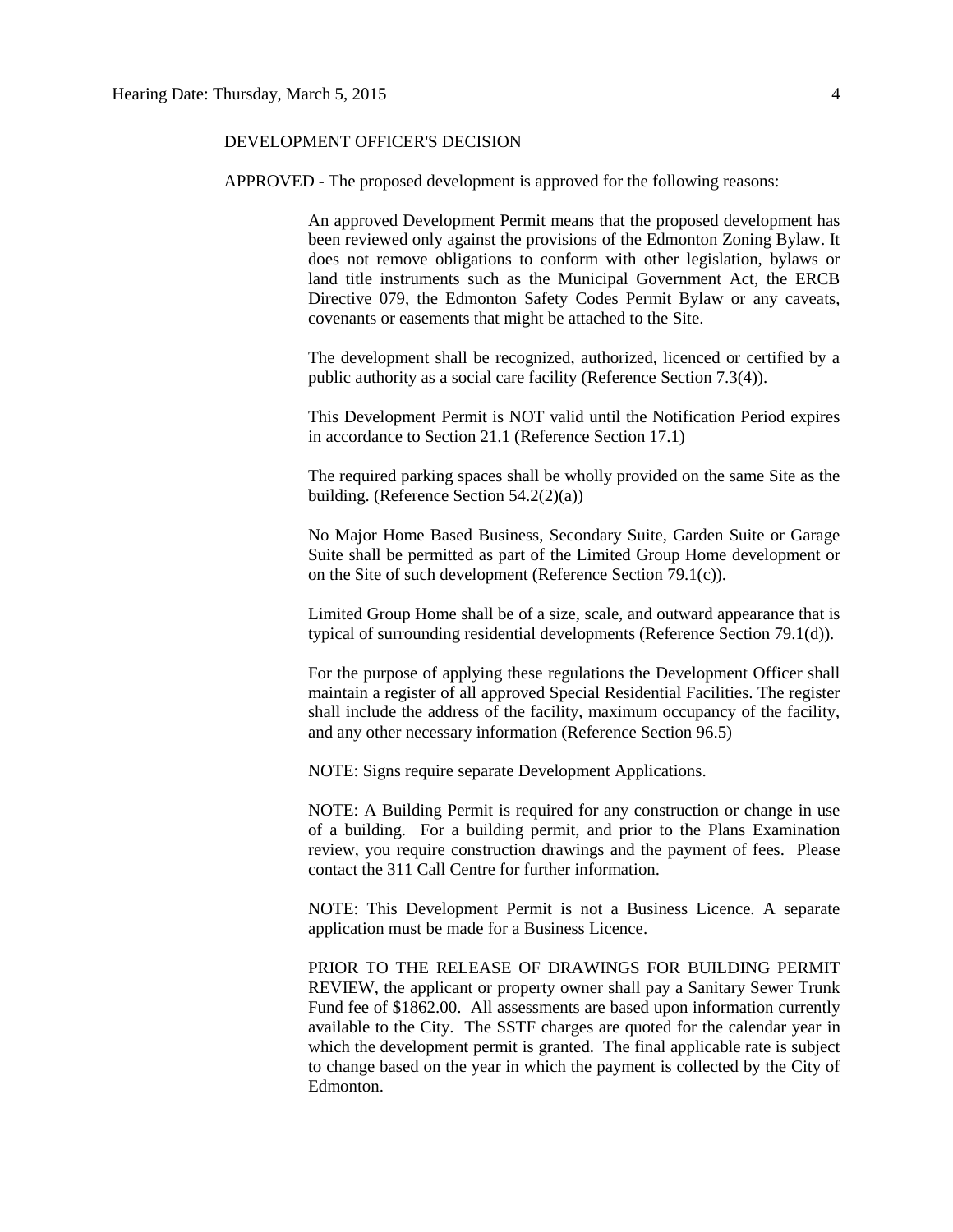#### DEVELOPMENT OFFICER'S DECISION (CONTINUED)

#### **Variance:**

Note: A variance was granted for this Development Permit pursuant to Sections 11.3 and 11.4. Subject to the right of appeal the permit is NOT VALID until the required Notification Period expires (date noted below) in accordance with Sections 21.1 and 17.1.

Loading Space Requirement Required: 1 loading space Proposed: 0 Reference sections 54.4 Schedule 3

Note: a loading space was offered at the rear of the property however, a turning radius was not shown.

#### APPELLANT'S SUBMISSION

- 1. No information available about the type of people that are to be placed in this specific group home. (For example, their ages, specific mental conditions and the type of behavior problems they might exhibit.
- 2. No information on the staff in regards to their educational training and number of years of experience they have in dealing with people having these problems. Also, what is the ratio of staff to patient? How many of the staff are part-time or volunteers?
- 3. No information in regards to the impact having a group home in the area will have on the residential prices in the area. How do potential buyers feel about that same home when they find out it is located near a group home. According to some real estate agents I have talked to the response of potential buyer is not favorable.
- 4. It seems that the highest concentration of group homes is being placed on the North side of the city. Is there any good reason why this is happening? If having group homes is such an asset, why not put homes in the West or South side of Edmonton. Why shouldn't they be provided with the pleasure of these kinds of people?
- 5. There is no information on how much it would cost to hire a lawyer to fight on your behalf when problems would arise. Costs would start at \$5000 to begin with and would escalate as you went on. Pretty high price to pay for allowing a group home in your area!!!
- 6. I have had experiences with group homes. Many years ago, I (Linda Meronyk) had a group home directly across from my house on 59 Hamilton Crescent in Edmonton. We were promised they would be closely supervised but that never really happened. They were harassing the neighbours in the neighbourhood, showing up in their backyards without being invited, trying to push their way into people's homes. Even the mailman was harassed to the point that he started a petition to have them removed and all the residents in the neighbourhood signed it! These people were wondering all over people's lawns and were looking into people's windows. They were nothing but nuisance to put it mildly!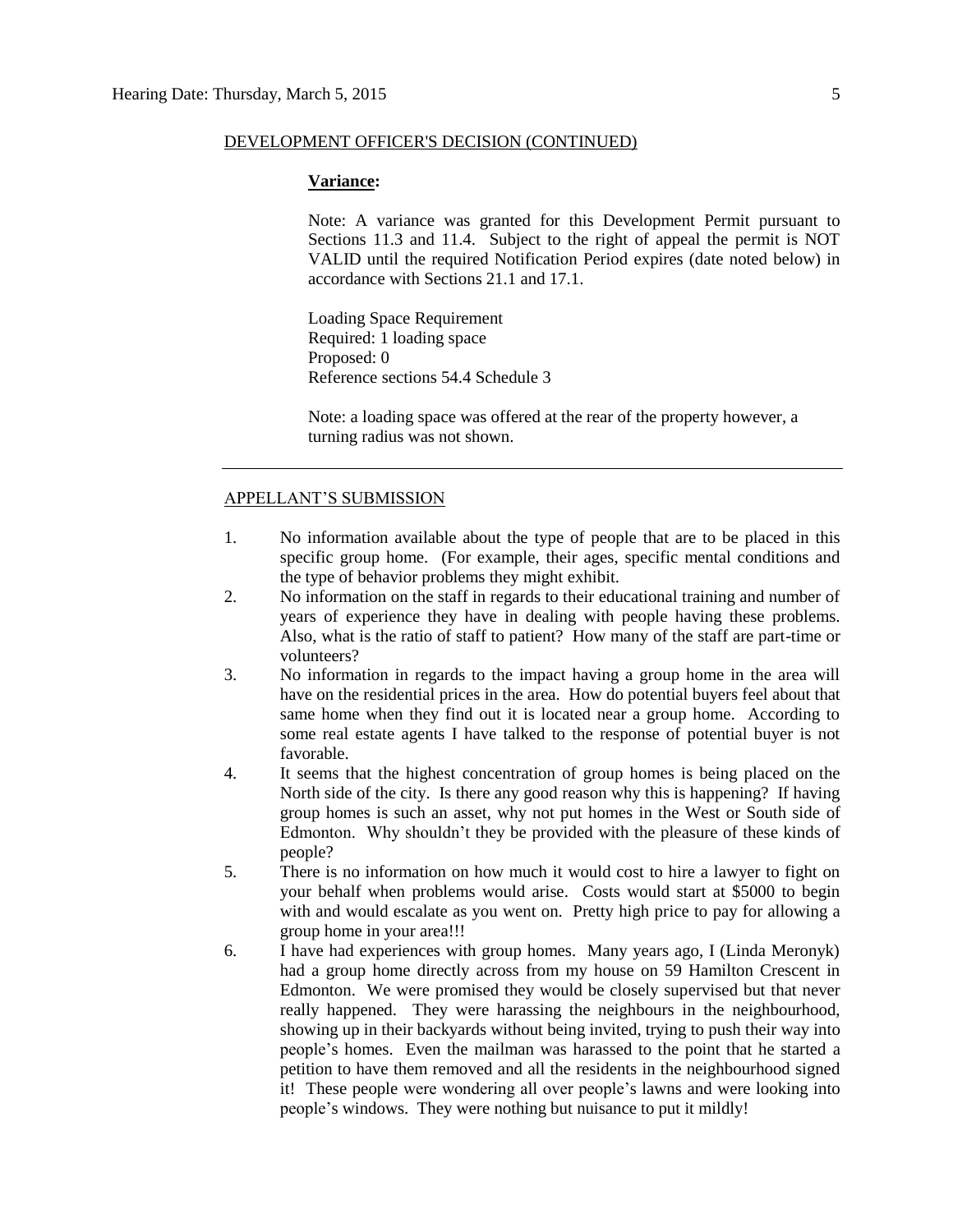#### APPELLANT'S SUBMISSION (CONTINUED)

7. We have no guarantee that the same type of people (i.e. with the same mental and physical conditions will be placed in the group home) as time passes and some leave and others come to replace them. They could be worse than the original bunch.

This proposal is being presented to the residents with little or no information about the type of people coming in, where they were residing before they came here (e.g. Alberta Hospital) or what the success or failure rate of this type of group home has had so far in residential areas.

This feels like this project is an EXPERIMENT and we are the guinea pigs! It leaves a bad taste in the mouth!

#### SUBDIVISION AND DEVELOPMENT APPEAL BOARD OFFICER'S COMMENTS

This is an application to convert an existing Single Detached House to a Limited Group Home (maximum 6 residents).

The Site is located on the west side of 51 Street, north of 123 Avenue, and is zoned RF1 Single Detached Residential Zone, Section 110 of the Edmonton Zoning Bylaw 12800. The Site is within the Mature Neighbourhood Overlay, Section 814.

A **Limited Group Home** is a Permitted Use in the RF1 Residential Single Detached Residential Zone, Section 110.2(1).

Under Section 7.3(4), **Limited Group Home** means a building used for Congregate Living with not more than six residents, excluding staff, who have moderate and nonsevere physical, cognitive or behavioral health issues and who require on-site professional care and supervision to perform daily living tasks, improve wellness, achieve stable and harmonious tenancy, or to exit safely in the event of an emergency. A Limited Group Home is a home which:

- a. provides continuous (24 hours, seven days a week) on-site professional care and supervision by staff licensed or certified to provide such care;
- b. can reasonably expect two or fewer visits by emergency services per month; and
- c. is located in a purpose-built freestanding structure or Single Detached Housing converted for that purpose.

This Use Class does not include Extended Medical Treatment Services, Detention and Correction Facilities, Fraternity and Sorority Housing, Group Homes, and Lodging Houses.

This application was approved by the Development Officer subject to conditions.

Pursuant to Section 11.3 and 11.4 and subject to the right of appeal to the Subdivision and Development Appeal Board, Section 21.1, the Development Officer granted the following variance: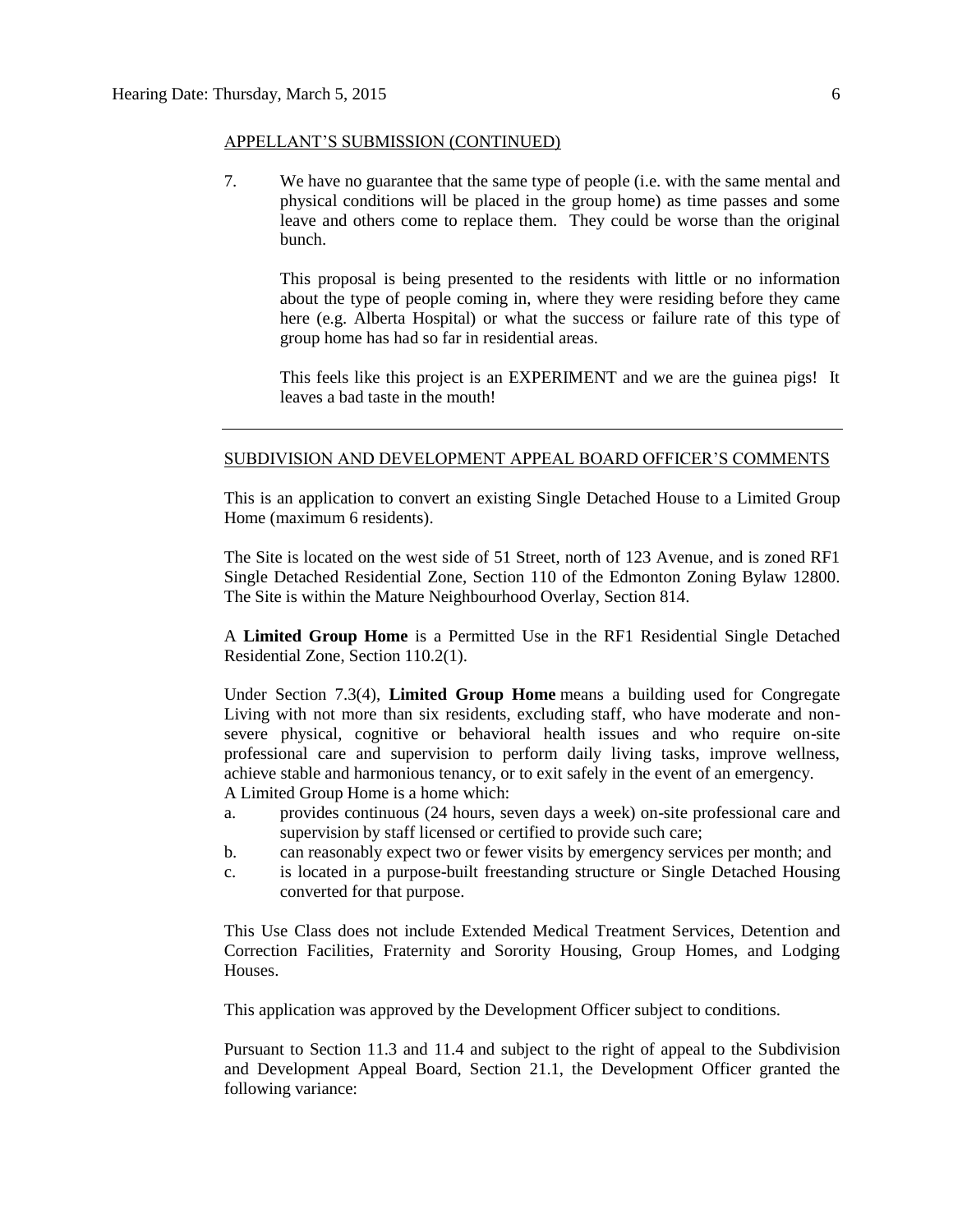| Use of Building<br><sub>or</sub> | of<br>Total Floor Area | Minimum Number of |
|----------------------------------|------------------------|-------------------|
| <b>Site</b>                      | <b>Building</b>        | loading<br>spaces |
|                                  |                        | Required          |
| development<br>Any               | Up<br>to $2800$ square | 1                 |
| within the Residential-          | metres                 |                   |
| Basic<br>Related,                |                        | 1                 |
| <b>Services</b><br><sub>or</sub> | additional<br>Each     | additional        |
| Community,                       | 2 800 square metres    |                   |
| Educational,                     |                        |                   |
| Recreational<br>and              |                        |                   |
| Cultural Service<br>Use          |                        |                   |
| Classes<br>and                   |                        |                   |
| Professional, Financial          |                        |                   |
| Support<br>and Office            |                        |                   |
| Services                         |                        |                   |

Section 54.4 Schedule 3(2) provides the following with regard to the Loading Spaces Requirement:

Section  $54.4(2)(c)$  states all required Loading Spaces shall be clear of any access driveways, aisles, ramps, columns, Signs or other similar obstructions.

Section 54.4(3)(c) states access to any loading area shall be arranged such that no backing or turning movement of vehicles going to or from the Site causes interference with traffic on the abutting streets or Lanes.

#### **The Development Officer determined 1 loading space is required, there are none proposed, and a relaxation of 1 loading space was granted.**

The decision of approval by the Development Officer has been appealed by an adjacent property owner located immediately north at 5123 - 124 Avenue.

The submitted Site Plan shows that the subject site has a Site Width of 18.31 metres and a Site depth of 36.54 metres. There is an existing 6.48 metres by 7.30 metres detached Garage and an existing concrete Driveway that is 6.48 metres by 6.85 metres.

Section 96 states for Fraternity and Sorority Housing, Limited Group Homes, Group Homes, and Lodging Houses Thresholds:

1. Special Residential Facilities

For the purpose of this section, [Fraternity and Sorority Housing, Group Homes,](javascript:void(0);) [Limited Group Homes,](javascript:void(0);) and [Lodging Houses](javascript:void(0);) shall be collectively referred to as Special Residential Facilities. Group Homes developed in combination with Apartment Housing either in one building or on one Site, and which meet the criteria of [Section 94,](http://webdocs.edmonton.ca/InfraPlan/zoningbylaw/ZoningBylaw/Part1/Special_Land/94._Supportive_Community_Provision.htm) Supportive Community Provisions, shall be exempt from the requirements of subsection 96(3)(b) and (c) of this Bylaw.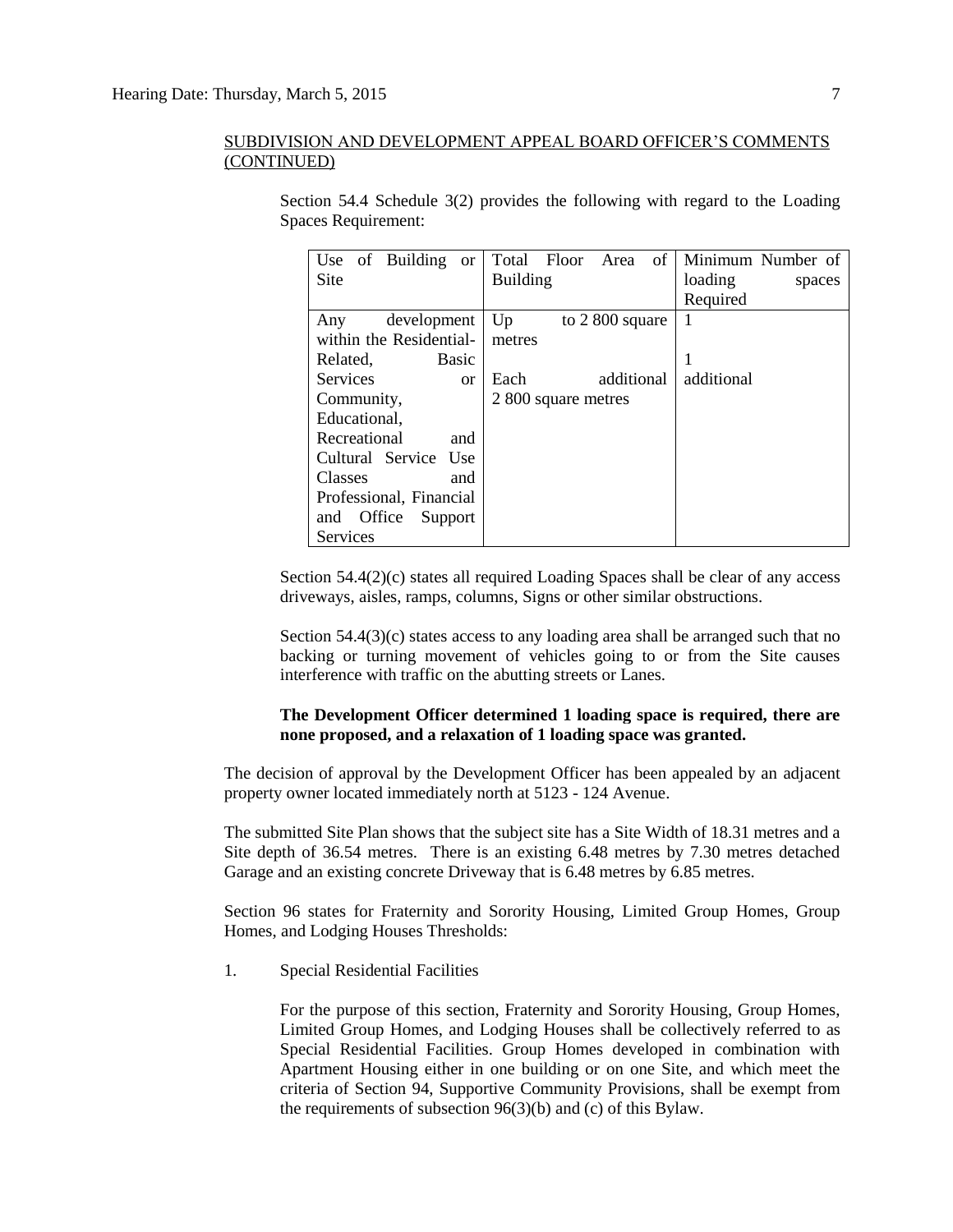2. Threshold Purpose

The purpose of the Fraternity and Sorority Housing, Limited Group Homes, Group Homes, and Lodging Houses Thresholds is to:

- a. ensure that the capacity of any neighbourhood to accommodate Special Residential Facilities is not exceeded;
- b. ensure that Special Residential Facilities are available in all neighbourhoods; and
- c. protect existing Special Residential Facilities from concentration that could impair their proper functioning.
- 3. General Regulations

Special Residential Facilities shall comply with all thresholds contained in this Section in addition to any other regulations in this Bylaw including any relevant Special Land Use Provisions that apply. In all cases, the most restrictive threshold shall apply.

- a. When determining the threshold for the number of Special Residential Facilities per neighbourhood, a maximum of 3 facilities per 1000 persons shall be allowed in any neighbourhood.
- b. When determining the threshold for the number of Special Residential Facilities by Use Class per block.
	- i. a maximum of 2 Special Residential Facilities shall be allowed on a single block in a residential Zone;
	- ii. a maximum block length of [150 me](javascript:void(0);)tres measured from the nearest intersection shall be used to determine this threshold.
- c. When determining the threshold for the number of residents of Special Residential Facilities per opposing block face;
	- i. accommodation for a maximum of 12 residents shall be allowed on an opposing block face in Special Residential Facilities in any residential Zone where either Group Homes or Lodging Houses are a Discretionary Use;
	- ii. accommodation for a maximum of 30 residents shall be allowed on an opposing block face in Special Residential Facilities in any residential Zone where either Group Homes or Lodging Houses are a Permitted Use; and
	- iii. a maximum block face length of [150 me](javascript:void(0);)tres measured from the nearest intersection shall be used to determine this threshold.
- 4. Density

For the purposes of calculating Density for a Group Home or Lodging House each Sleeping Unit shall be considered a Dwelling when a development contains seven or more Sleeping Units.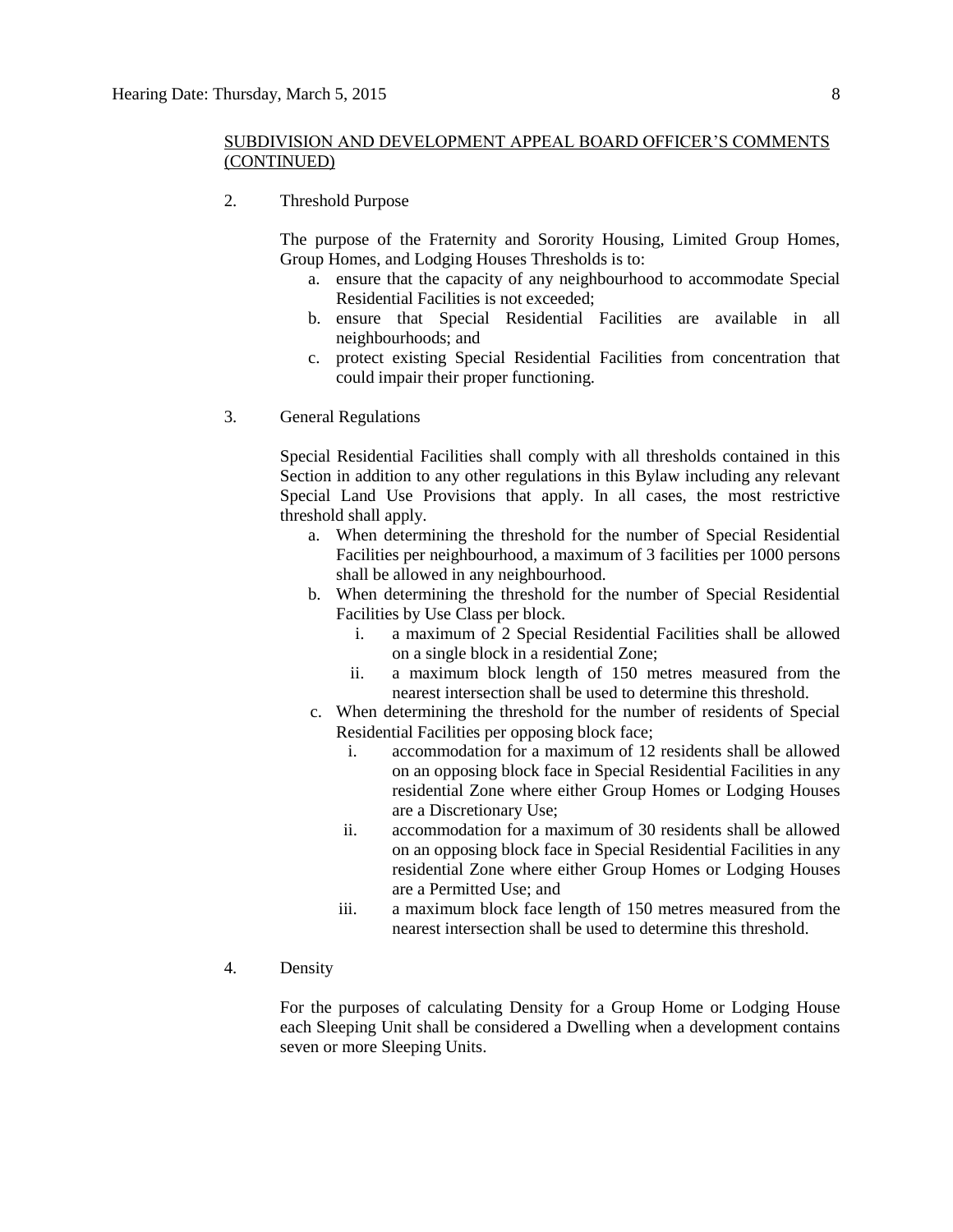5. Register

For the purpose of applying these regulations the Development Officer shall maintain a register of all approved Special Residential Facilities. The register shall include the address of the facility, maximum occupancy of the facility, and any other necessary information.

Section 79.1 states in addition to the regulations in Section 96 of this Bylaw, Limited Group Homes shall comply with the following regulations:

- a. the maximum occupancy of a Limited Group Home shall not exceed 6 residents and it shall be developed only as a purpose-built freestanding structure or Single Detached Housing converted for the purpose;
- b. the Development Officer may restrict the occupancy of a Limited Group Home to less than the maximum of 6 residents having regard for the facilities operational needs and Site context;
- c. no Major Home Based Business, Secondary Suite, Garden Suite or Garage Suite shall be permitted as part of the Limited Group Home development or on the Site of such development; and
- d. Limited Group Home shall be of a size, scale, and outward appearance that is typical of surrounding residential developments.

Under Section 6.1(16), **Congregate Living** means four or more individuals occupying Sleeping Units in a building where the occupants share access to facilities such as cooking, dining, laundry, or sanitary facilities. Typical Uses where Congregate Living is found include Fraternity and Sorority Housing, Group Homes, Limited Group Homes, and Lodging Houses.

Under Section 6.1(26), **Driveway** means an area that provides access for vehicles from a public or private roadway to a Garage or Parking Area.

Under Section 6.1(69), **Parking Area** means an area that is used for the parking of vehicles. A Parking Area is comprised of one or more parking spaces, and includes a parking pad, but does not include a Driveway.

Under Section 6.1(100), **Tandem Parking** means two parking spaces, one behind the other, with a common or shared point of access to the manoeuvring aisle.

Section 814.1 states the purpose of this Overlay is to ensure that new low density development in Edmonton's mature residential neighbourhoods is sensitive in scale to existing development, maintains the traditional character and pedestrian-friendly design of the streetscape, ensures privacy and sunlight penetration on adjacent properties and provides opportunity for discussion between applicants and neighbouring affected parties when a development proposes to vary the Overlay regulations.

Section 110.1 states the purpose of this Zone is to provide for Single Detached Housing while allowing other forms of small scale housing in the form of Secondary Suites, Semidetached Housing and Duplex Housing under certain conditions.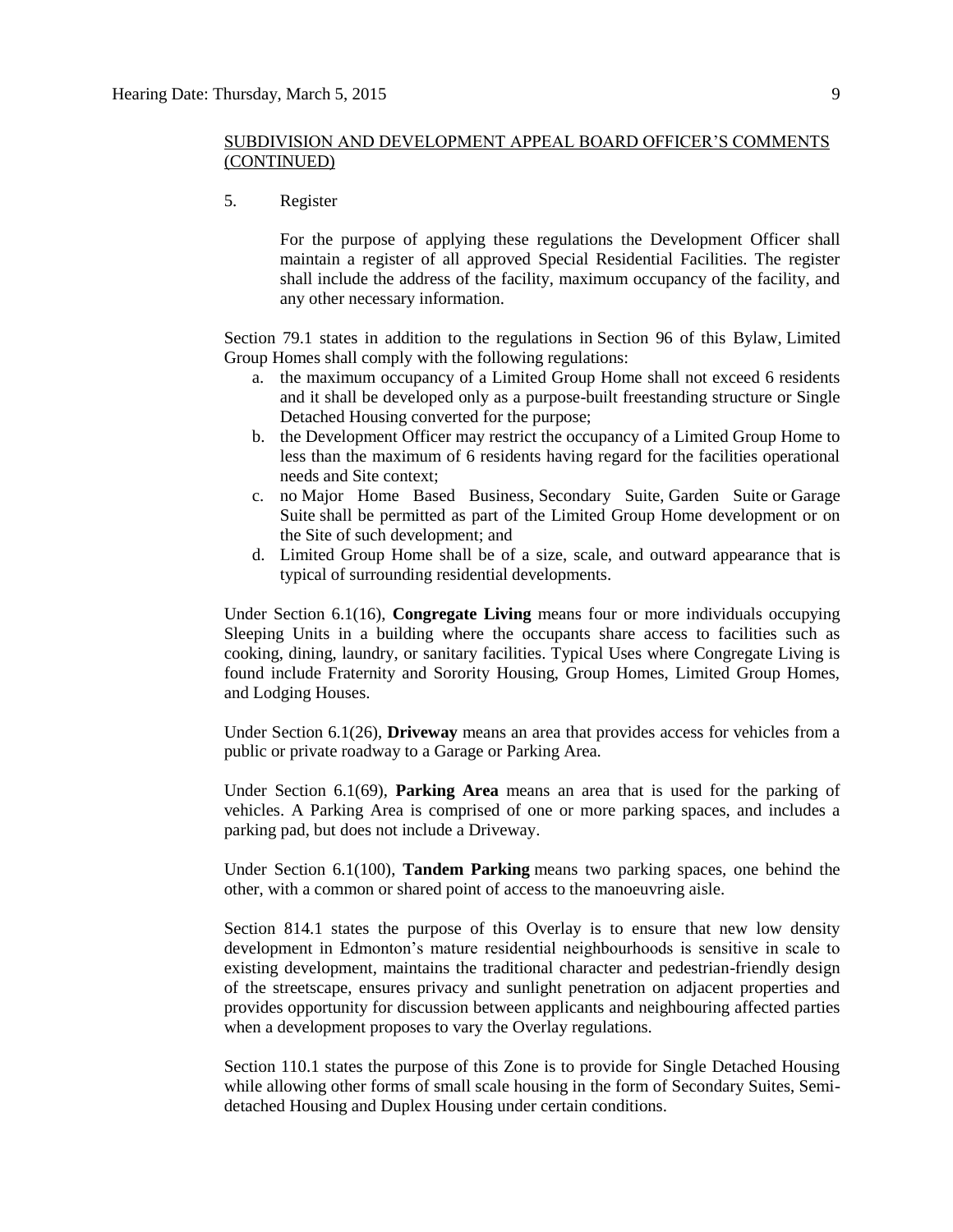The following jobs are listed in the Sustainable Development Department POSSE system:

| <b>Application</b>             | <b>Description</b>           |             | <b>Decision</b>                                                                                                                                                                                                                                                                                                                                                                                                                                                                                                                                                                                                                                                                                                                                                                                                                                                                                                                                                                                                                                                                                                                                                                                                                                                            |
|--------------------------------|------------------------------|-------------|----------------------------------------------------------------------------------------------------------------------------------------------------------------------------------------------------------------------------------------------------------------------------------------------------------------------------------------------------------------------------------------------------------------------------------------------------------------------------------------------------------------------------------------------------------------------------------------------------------------------------------------------------------------------------------------------------------------------------------------------------------------------------------------------------------------------------------------------------------------------------------------------------------------------------------------------------------------------------------------------------------------------------------------------------------------------------------------------------------------------------------------------------------------------------------------------------------------------------------------------------------------------------|
| <b>Number</b><br>165897901-001 | <b>Express</b><br>Compliance | Residential | December 19, 2014; Issued<br>Your Real Property Report, dated<br>December 12, 2014 shows a Single<br>Detached House that complies with<br>(Single Detached<br>the<br>RF1<br>Residential) Zone, and The Mature<br>Neighbourhood Overlay development<br>regulations.<br>The Real Property Report shows that<br>the detached garage does not comply<br>with the regulations for Accessory<br><b>Buildings</b><br>The<br>in<br>Mature<br>Neighbourhood Overlay:<br>-A rear detached Garage shall be<br>fully contained within the rear 12.8 m<br>of the Site.<br>(Reference Section<br>$814.3(20)$ ).<br>However the building is NON-<br>CONFORMING pursuant to the<br>Municipal Government Act's Section<br>$643(5)$ .<br>This means that a non-<br>conforming building may continue to<br>be used but the building may not be<br>enlarged,<br>added<br>to, rebuilt<br><b>or</b><br>structurally altered except:<br>(a) to make it a conforming<br>building,<br>(b) for routine maintenance of<br>the building, if the development<br>authority considers it necessary,<br>or<br>(c) in accordance with a land use<br>bylaw that provides minor variance<br>powers to the development authority<br>for the purposes of this section.<br>You are also advised that a search of |
|                                |                              |             | files revealed no record<br>our<br>- of                                                                                                                                                                                                                                                                                                                                                                                                                                                                                                                                                                                                                                                                                                                                                                                                                                                                                                                                                                                                                                                                                                                                                                                                                                    |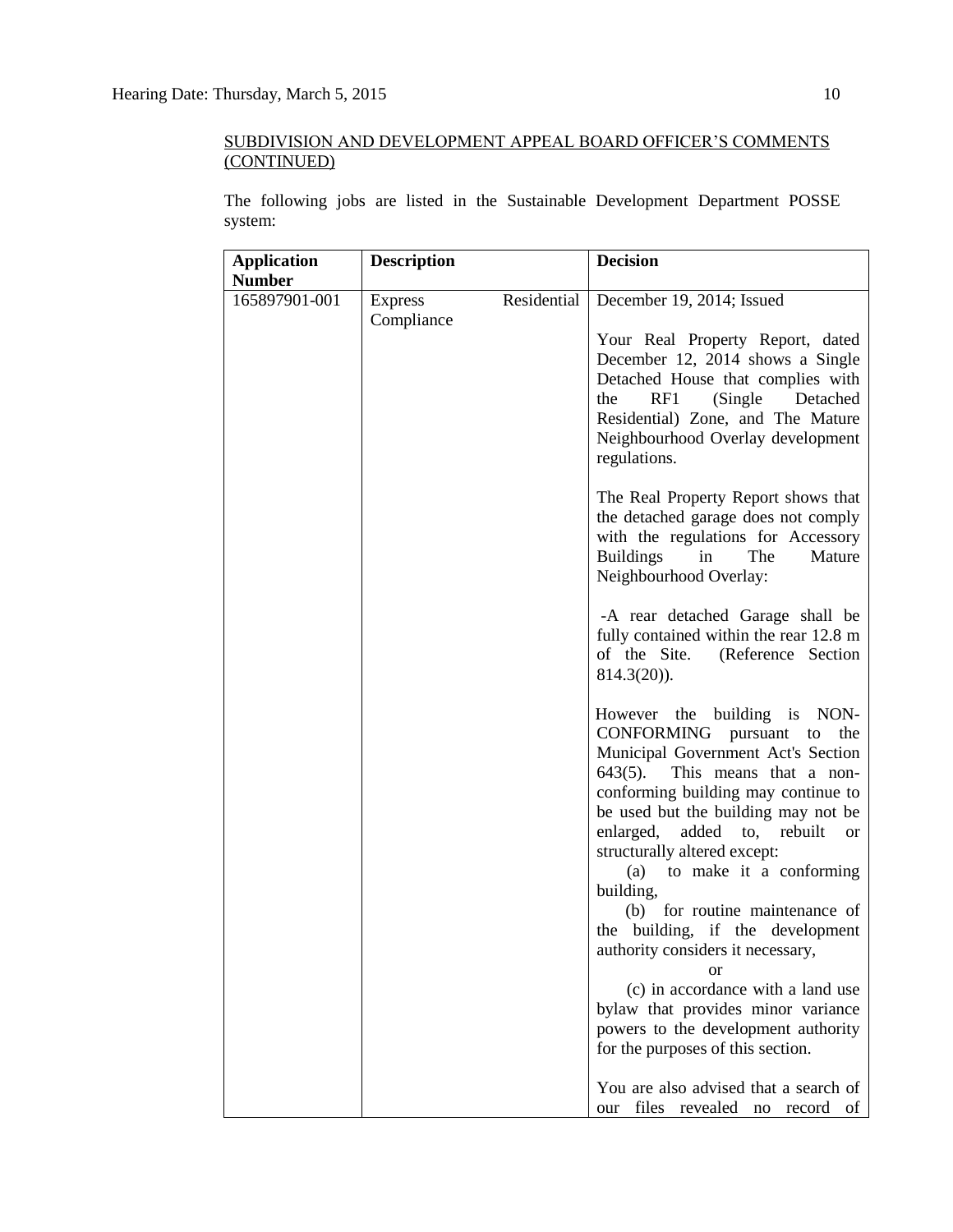| 165897901-001 |                                                                                                                | development approval for the 1.06 m                                                                                                                                                                                                                                                                                          |
|---------------|----------------------------------------------------------------------------------------------------------------|------------------------------------------------------------------------------------------------------------------------------------------------------------------------------------------------------------------------------------------------------------------------------------------------------------------------------|
| (continued)   |                                                                                                                | high front Uncovered Deck, 1.15 m<br>high rear Concrete Deck or the 3.06<br>m x 6.45 m Garage Addition.                                                                                                                                                                                                                      |
|               |                                                                                                                | Development Permits and Building<br>Permits must be obtained for these<br>structures.                                                                                                                                                                                                                                        |
|               |                                                                                                                | The Real Property Report also shows<br>that the Fence encroaches onto Lot<br>51U (Utility Lot). If you need a Lease<br>Agreement to complete the real estate<br>transaction<br>please<br>contact<br>the<br>Sustainable Development []                                                                                        |
| 102468874-003 | To operate a Minor Home<br><b>Based</b><br>Business.<br>Administration<br>office<br>for<br>building contractor | October 29, 2010; Approved with<br>conditions                                                                                                                                                                                                                                                                                |
| 94054458-001  | <b>Residential Compliance</b>                                                                                  | February 12, 2010; Issued<br>Your Real Property Report, dated<br>January 12, 2010 shows a Single<br>Detached House with that complies<br>with the RF1 (Single Detached<br>Residential) Zone, and The Mature<br>Neighbourhood Overlay development<br>regulations.                                                             |
|               |                                                                                                                | The Real Property Report shows that<br>the detached garage does not comply<br>with the regulations for Accessory<br>The<br><b>Buildings</b><br>Mature<br>in<br>Neighbourhood Overlay:                                                                                                                                        |
|               |                                                                                                                | -A rear detached Garage shall be fully<br>contained within the rear 12.8 m of<br>Site.<br>(Reference<br>Section<br>the<br>$814.3(20)$ ).                                                                                                                                                                                     |
|               |                                                                                                                | However the building is NON-<br><b>CONFORMING</b><br>pursuant<br>the<br>to<br>Municipal Government Act's Section<br>$643(5)$ .<br>This means that a non-<br>conforming building may continue to<br>be used but the building may not be<br>enlarged,<br>added<br>to, rebuilt<br><sub>or</sub><br>structurally altered except: |
|               |                                                                                                                | to make it a conforming<br>(a)<br>building,<br>(b) for routine maintenance of<br>the building, if the development                                                                                                                                                                                                            |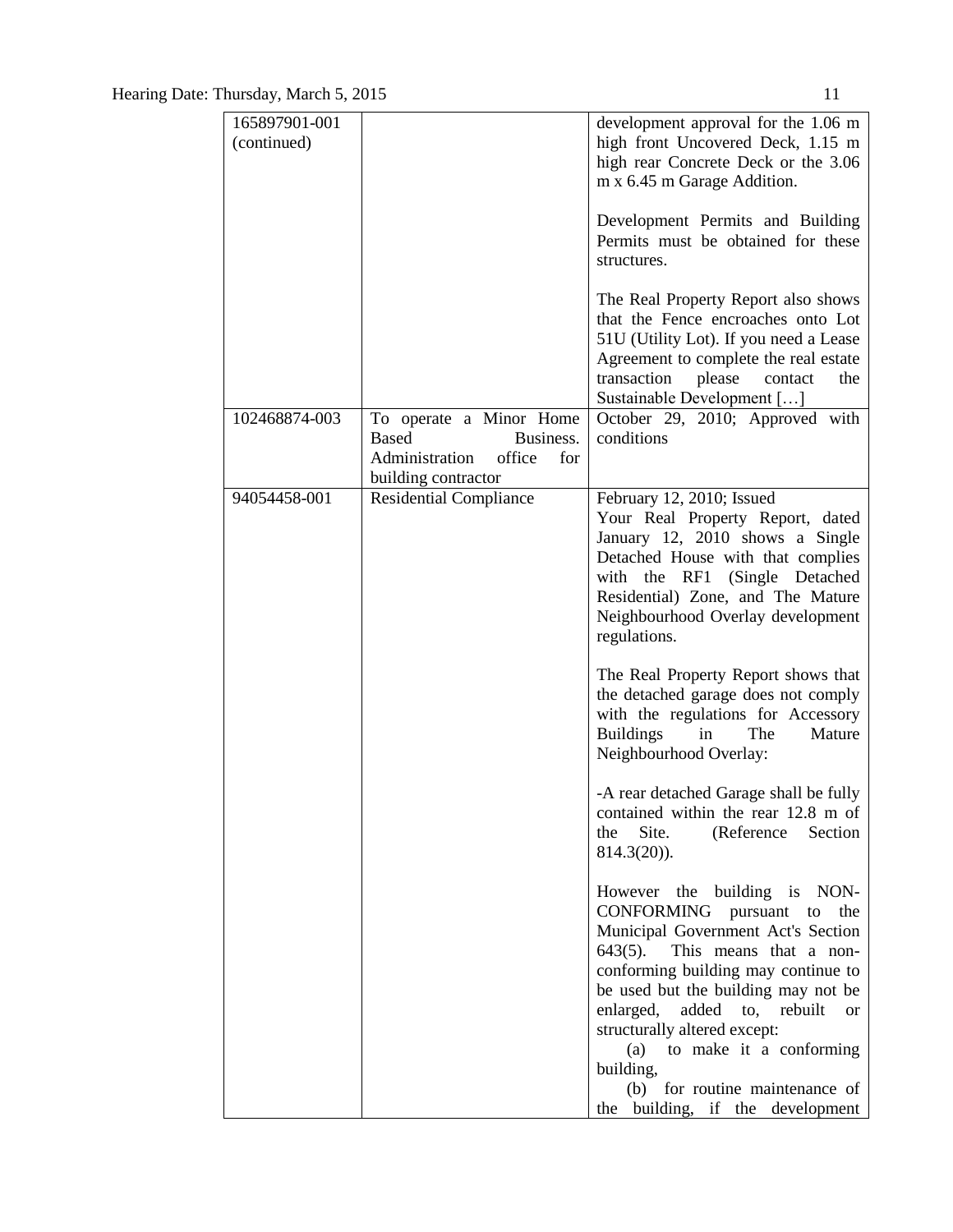| 94054458-001 | authority considers it necessary,                 |
|--------------|---------------------------------------------------|
| (continued)  | or                                                |
|              | (c) in accordance with a land use                 |
|              | bylaw that provides minor variance                |
|              | powers to the development authority               |
|              | for the purposes of this section.                 |
|              |                                                   |
|              | You are also advised that a search of             |
|              | files revealed no record of<br>our                |
|              | development approval for the addition             |
|              | (front covered deck) to<br>single                 |
|              | detached house and addition (concrete             |
|              | storage with balcony) to an accessory             |
|              | building                                          |
|              |                                                   |
|              | Development Permits and Building                  |
|              | Permits must be obtained for these<br>structures. |
|              |                                                   |
|              | The Real Property Report also shows               |
|              | that the Fence encroaches onto Lot -              |
|              | 51U (Utility Lot). If you need a Lease            |
|              | Agreement to complete the real estate             |
|              | transaction please contact the Asset              |
|              | Management and Public<br>Works                    |
|              | Department $[\dots]$                              |

#### NOTICE TO APPLICANT/APPELLANT

Provincial legislation requires that the Subdivision and Development Appeal Board issue its official decision in writing within fifteen days of the conclusion of the hearing. Bylaw No. 11136 requires that a verbal announcement of the Board's decision shall be made at the conclusion of the hearing of an appeal, but the verbal decision is not final nor binding on the Board until the decision has been given in writing in accordance with the Municipal Government Act.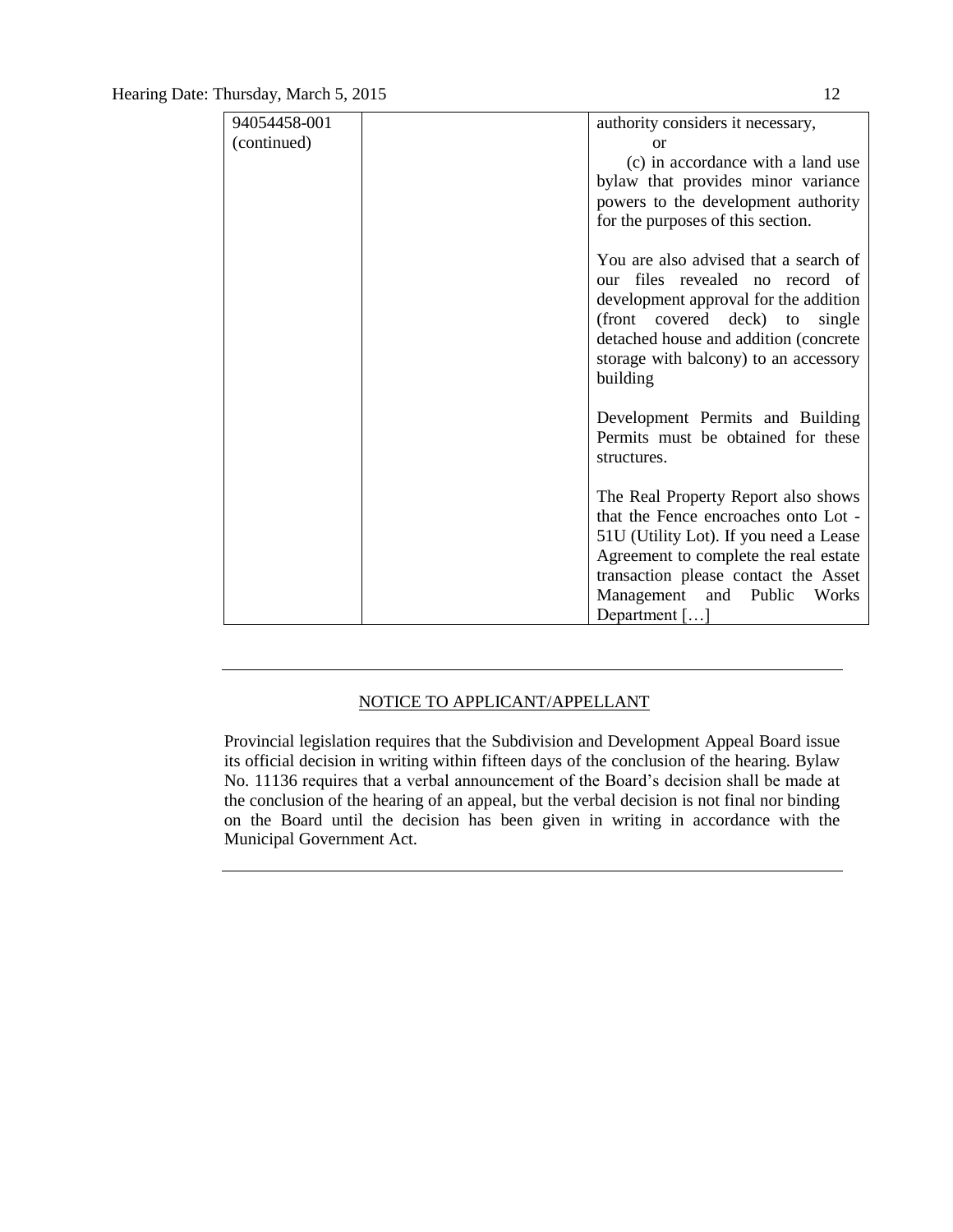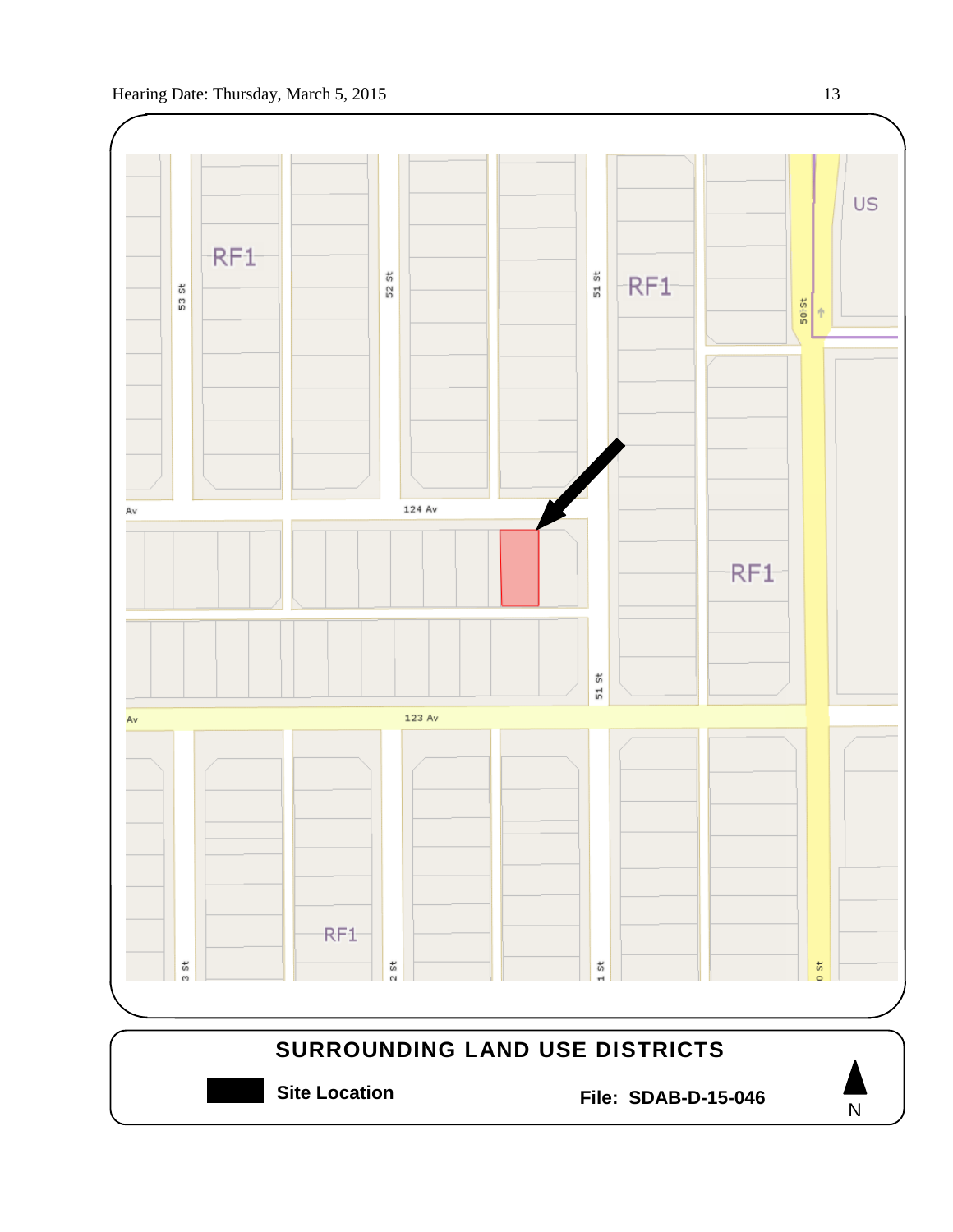#### AN APPEAL FROM THE DECISION OF THE DEVELOPMENT OFFICER

APPELLANT:

APPLICATION NO.: 160148899-002

DECISION OF THE DEVELOPMENT AUTHORITY: Refused

DECISION DATE: January 27, 2015

DATE OF APPEAL: February 10, 2015

MUNICIPAL DESCRIPTION OF SUBJECT PROPERTY: 10844 - 67 Avenue NW

LEGAL DESCRIPTION: Plan 2097HW Blk 3 Lot A

APPLICATION TO: Operate a Major Home Based Business (administration office for a home renovation contractor)

ZONE: RF5 Row Housing Zone

OVERLAY: Mature Neighbourhood Overlay

STATUTORY PLAN: 109 Street Corridor Area Redevelopment Plan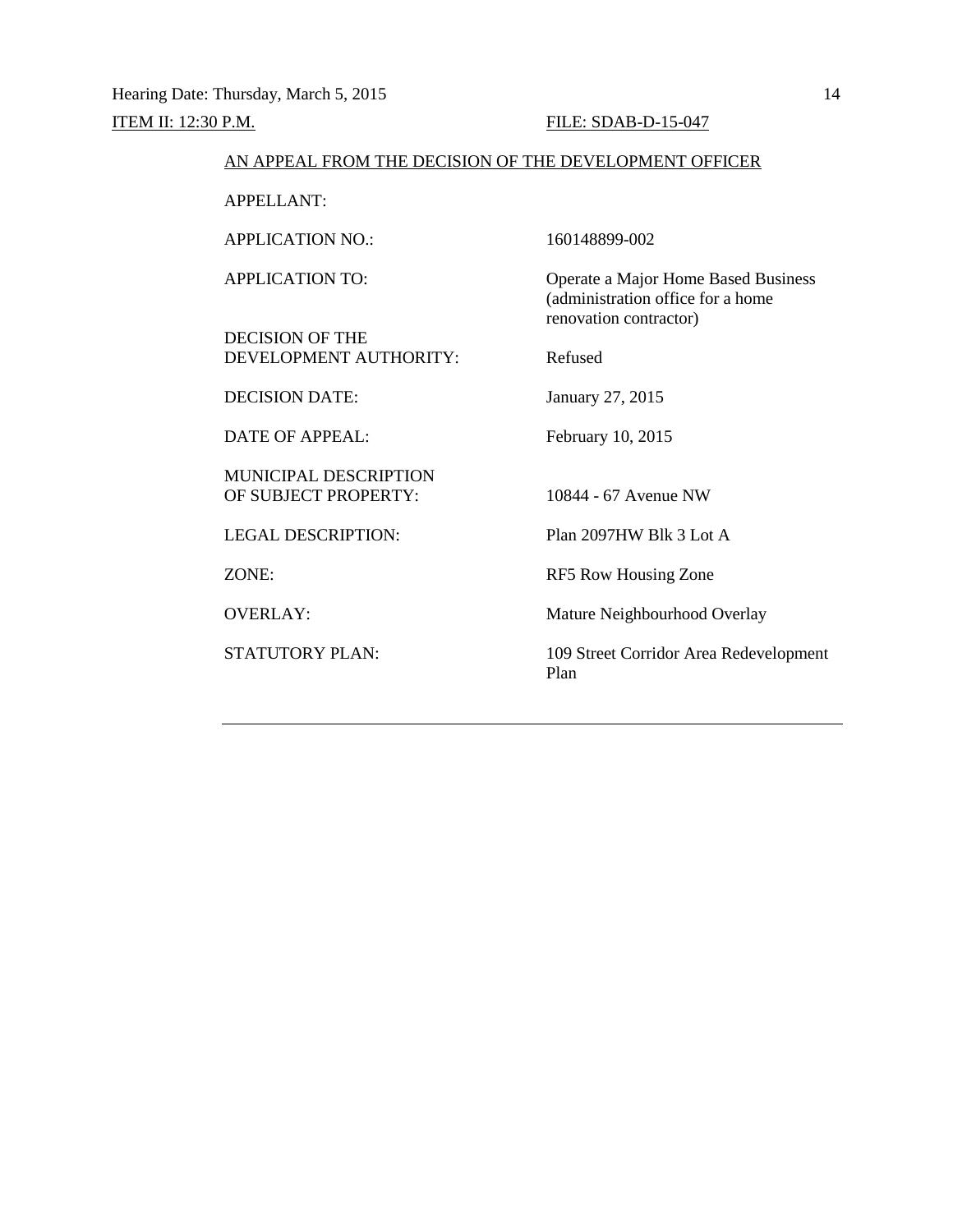#### DEVELOPMENT OFFICER'S DECISION

REFUSED - The proposed development is refused for the following reasons:

Section 75.5: there shall be no outdoor business activity, or outdoor storage of material or equipment associated with the business. Indoor storage related to the business activity shall be allowed in either the Dwelling or Accessory buildings.

Outdoor Storage proposed: Flatbed trailer existing parked on the East side of the Garage.

Section 75.9: the Major Home Based Business shall not be allowed if, in the opinion of the Development Officer, such Use would be more appropriately located in a Commercial or Industrial Zone having regard for the overall compatibility of the Use with the residential character of the area.

Proposed: In the opinion of the Development Officer, storage of utility trailers that are intended for commercial use is more appropriately stored in a Commercial or Industrial Zone.

Minimum Parking Requirements: Section 54.2 Schedule 1

Section 54.2(3): Single Detached Housing: 2 Parking spaces per Dwelling, may be in tandem and may include 1 Garage space.

Section 54.2(8): Major Home Based Business:1 Parking space in addition to parking required for primary Dwelling

Required: 3 Parking spaces in total.

Proposed: Deficient by 2 Parking spaces. 75% of the Garage is being used for business related storage, and the parking area located beside the Garage (as per the inspection on the property noted) is used for storage of an unauthorized flatbed trailer.

In the opinion of the Development Officer the insufficient on-site parking for the proposed development would interfere with or affect the use, enjoyment or value of neighbouring properties. The proposed development would more appropriately be located in a Commercial Zone having regard for the overall compatibility of the use with the residential character of the area. (Reference Section 11.2(6)).

NOTE: Unless otherwise noted, all references to 'Section' are under the authority of the Edmonton Zoning Bylaw 12800.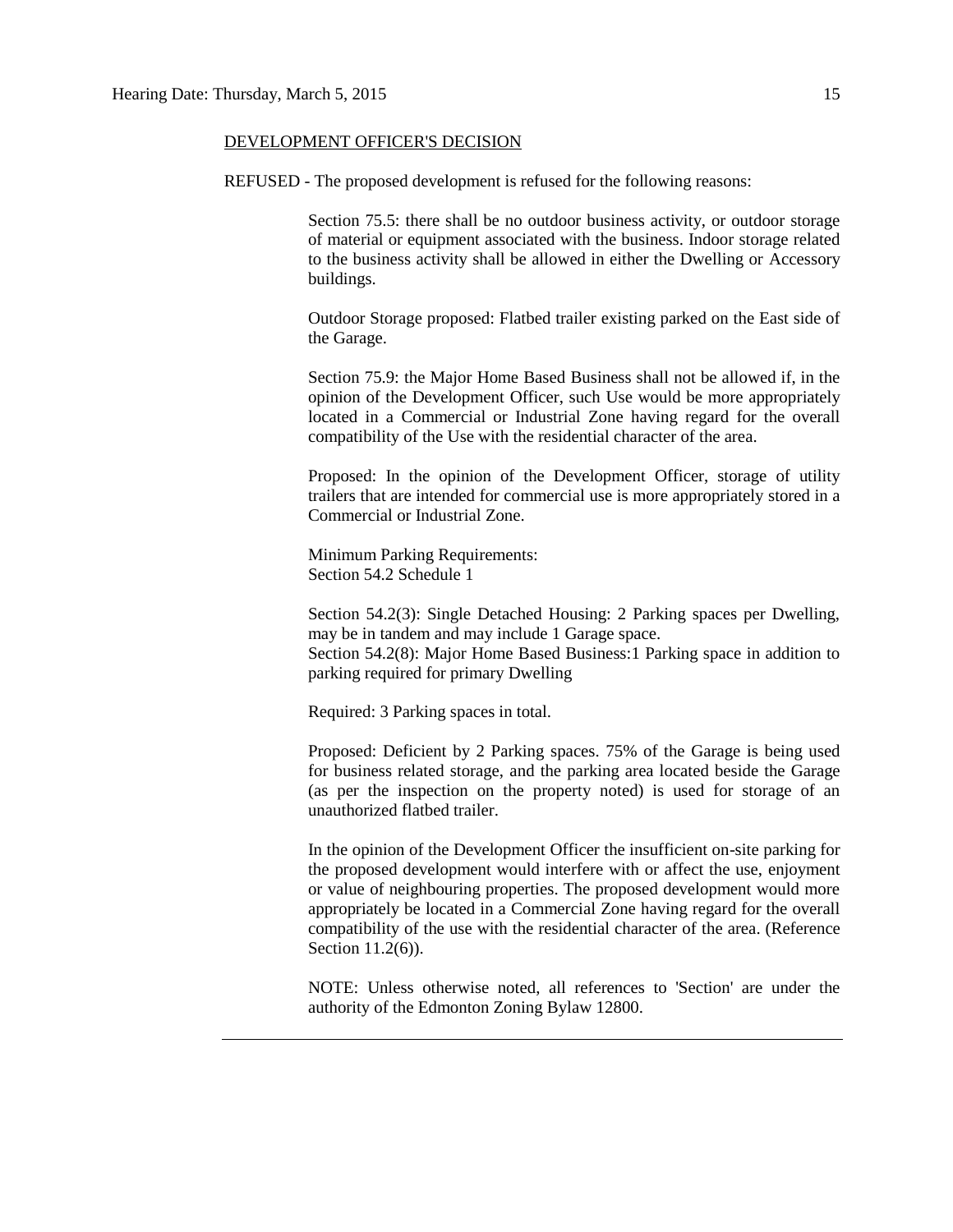#### APPELLANT'S SUBMISSION

I am starting a business and need a home based business. I am appealing the refusal because:

1) Trailer removed.

- 2) No wood or tools or supplies on site.
- 3) No customers come to the site.
- 4) My equipment is off site now. I rent storage.

#### SUBDIVISION AND DEVELOPMENT APPEAL BOARD OFFICER'S COMMENTS

This is an application to operate a Major Home Based Business (administration office for a home renovation contractor).

The site is located on the northeast corner of 109 Street and 67 Avenue and is zoned RF5 Row Housing Zone, Section 160 of the Edmonton Zoning Bylaw 12800. The site is within the Mature Neighbourhood Overlay, Section 814 of the Edmonton Zoning Bylaw 12800 and within the 109 Street Corridor Area Redevelopment Plan, Bylaw 16242, approved by Council August 26, 2013.

A **Major Home Based Business** is a Discretionary Use in the RF5 Row Housing Zone, Section 160.3(6).

Under Section 7.3(7), **Major Home Based Business** means development consisting of the use of an approved Dwelling or Accessory building by a resident of that Dwelling for one or more businesses such businesses may generate more than one business associated visit per day. The business use must be secondary to the residential Use of the building and shall not change the residential character of the Dwelling or Accessory building. The Dwelling may be used as a workplace by a non-resident. This Use Class includes Bed and Breakfast Operations but does not include General Retail Sales.

The Permit Detail indicates that the proposed business activities performed on site include an administration office for home renovation contractor; there is no indoor or outdoor storage; there are no client or courier visits; 2 people live at the site and participate in the business; there is 1 vehicle registered to the property; there is 1 vehicle associated with the business kept at the property; there are 3 Driveway parking spaces; and there is no vehicle over 4,500 kilograms associated with the business.

Section 75(5) states there shall be no outdoor business activity or outdoor storage of material or equipment associated with the business. Indoor storage related to the business activity shall be allowed in either the Dwelling or Accessory buildings.

**The Development Officer determined the proposed development provides outdoor storage of material or equipment associated with the business (flatbed trailer), which is not allowed.**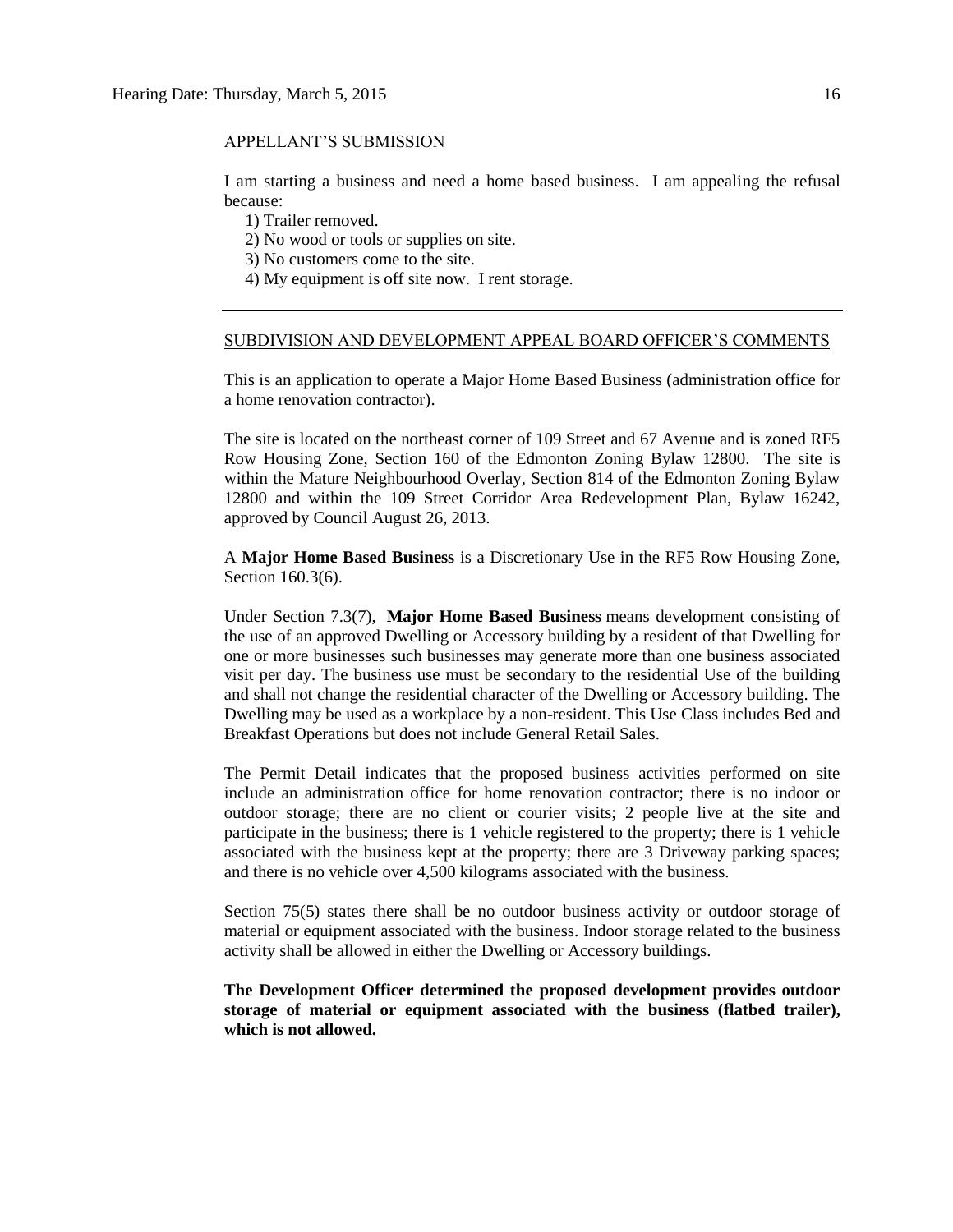Section 75(9) states a Major Home Based Business shall not be allowed if, in the opinion of the Development Officer, such Use would be more appropriately located in a Commercial or Industrial Zone having regard for the overall compatibility of the Use with the residential character of the area.

#### **The Development Officer determined the proposed development would be more appropriately located in a Commercial or Industrial Zone having regard for the overall compatibility of the Use with the residential character of the area.**

Section 54.2 Schedule  $1(A)(3)$  states the minimum number of parking spaces for Single Detached Housing is 2 parking spaces per Dwelling, which may be in tandem and may include 1 Garage space.

Section 54.2 Schedule 1(A)(8) states a Major Home Based Business requires 1 parking space in addition to parking required for the primary Dwelling.

#### **The Development Officer determined 3 parking spaces are required. The Development Officer determined the proposed development provides 1 parking space, which is deficient by 2 parking spaces.**

Section 75 states that a [Major Home Based Business](javascript:void(0);) shall comply with the following regulations:

- 1. there shall be no exterior display or advertisement other than an identification plaque or Sign a maximum of 20 centimetres by 30.5 centimetres in size located on the Dwelling;
- 2. there shall be no mechanical or electrical equipment used that creates external noise, or visible and audible interference with home electronics equipment in adjacent Dwellings;
- 3. the Major Home Based Business shall not generate pedestrian or vehicular traffic, or parking, in excess of that which is characteristic of the Zone in which it is located;
- 4. the number of non-resident employees or business partners working on-site shall not exceed two at any one time;
- 5. there shall be no outdoor business activity, or outdoor storage of material or equipment associated with the business. Indoor storage related to the business activity shall be allowed in either the Dwelling or Accessory buildings;
- 6. the Major Home Based Business shall not change the principal character or external appearance of the Dwelling of Accessory buildings;
- 7. …
- 8. in addition to the information requirements of subsection 13.2 of this Bylaw, each application for a Development Permit for the Use Class Major Home Based Business shall include a description of the business to be undertaken at the premises, an indication of the number of business visits per week, provision for parking, and where any materials or equipment associated with the business use are to be stored; and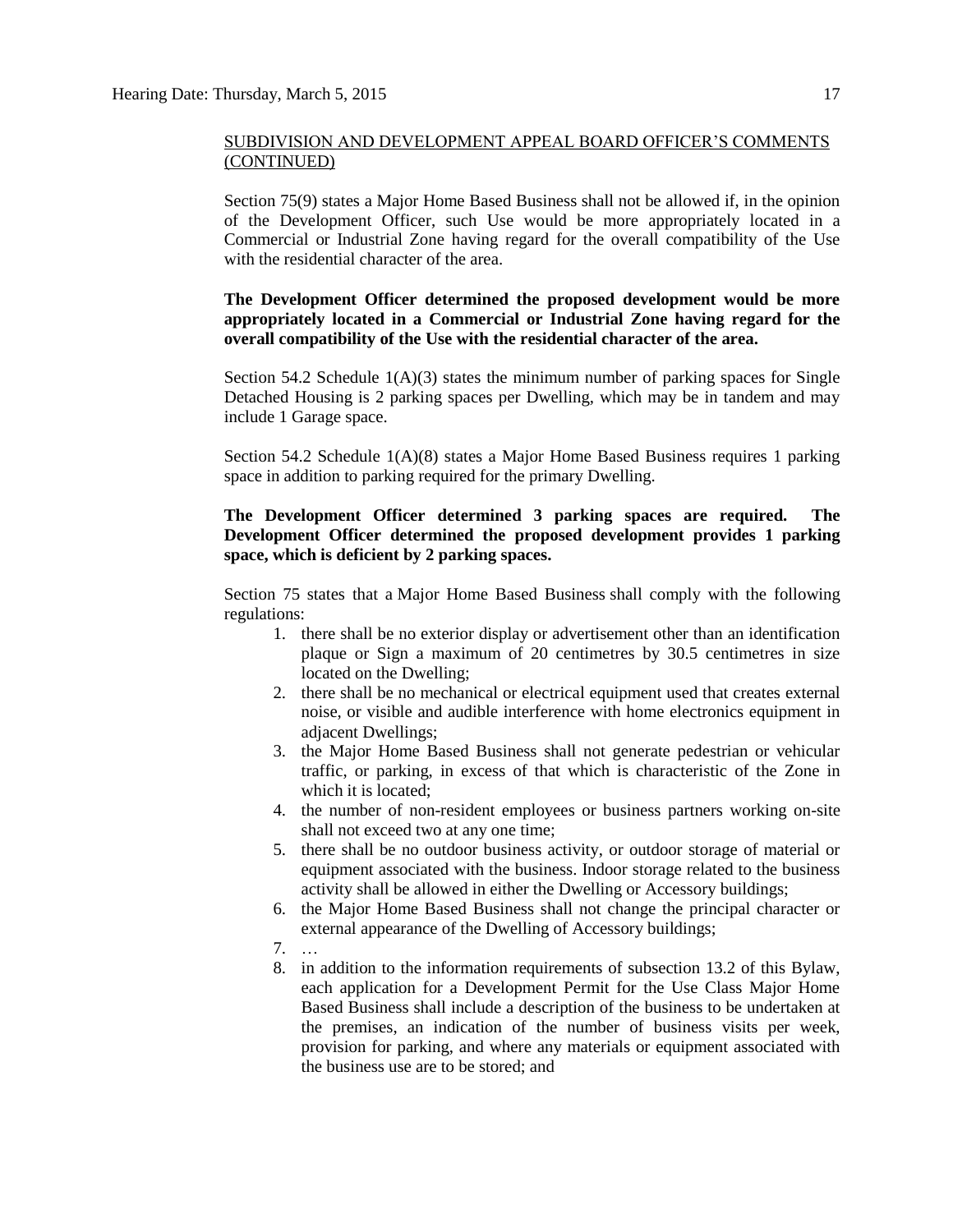- 9. the Major Home Based Business shall not be allowed if, in the opinion of the Development Officer, such Use would be more appropriately located in a Commercial or Industrial Zone having regard for the overall compatibility of the Use with the residential character of the area.
- 10. a Major Home Based Business shall not be allowed within the same principal Dwelling containing a Secondary Suite or within the same Site containing a Garage Suite or a Garden Suite and an associated principal Dwelling, unless the Home Based Business is a Bed and Breakfast Operation and the Secondary Suite or the Garage Suite or the Garden Suite is an integral part of the Bed and Breakfast Operation.

Section 160.1 states the purpose of the RF5 Row Housing Zone is to provide for relatively low to medium density housing, generally referred to as Row Housing.

Section 814.1 states the purpose of the Mature Neighbourhood Overlay is to ensure that new low density development in Edmonton's mature residential neighbourhoods is sensitive in scale to existing development, maintains the traditional character and pedestrian-friendly design of the streetscape, ensures privacy and sunlight penetration on adjacent properties and provides opportunity for discussion between applicants and neighbouring affected parties when a development proposes to vary the Overlay regulations.

#### NOTICE TO APPLICANT/APPELLANT

Provincial legislation requires that the Subdivision and Development Appeal Board issue its official decision in writing within fifteen days of the conclusion of the hearing. Bylaw No. 11136 requires that a verbal announcement of the Board's decision shall be made at the conclusion of the hearing of an appeal, but the verbal decision is not final nor binding on the Board until the decision has been given in writing in accordance with the Municipal Government Act.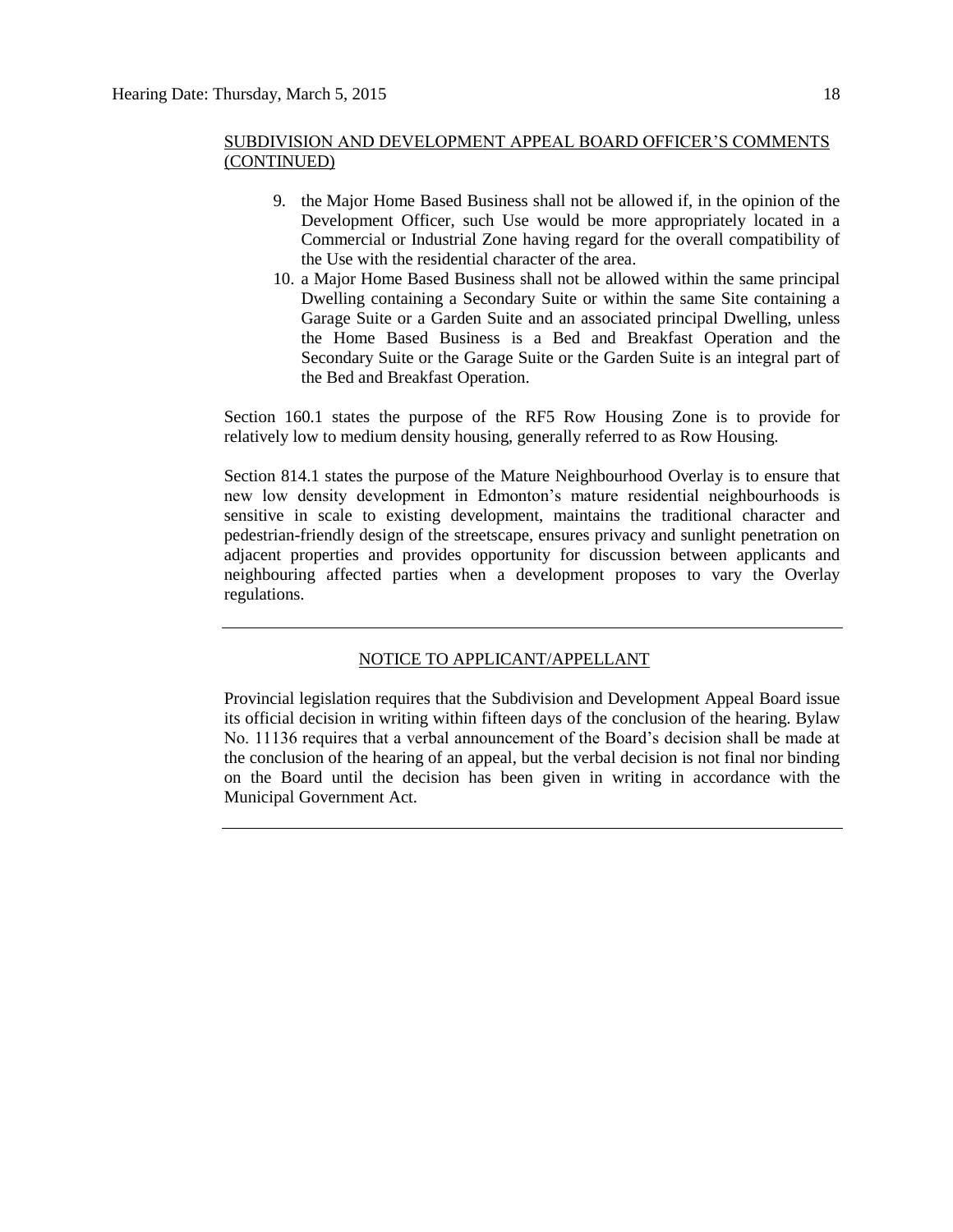